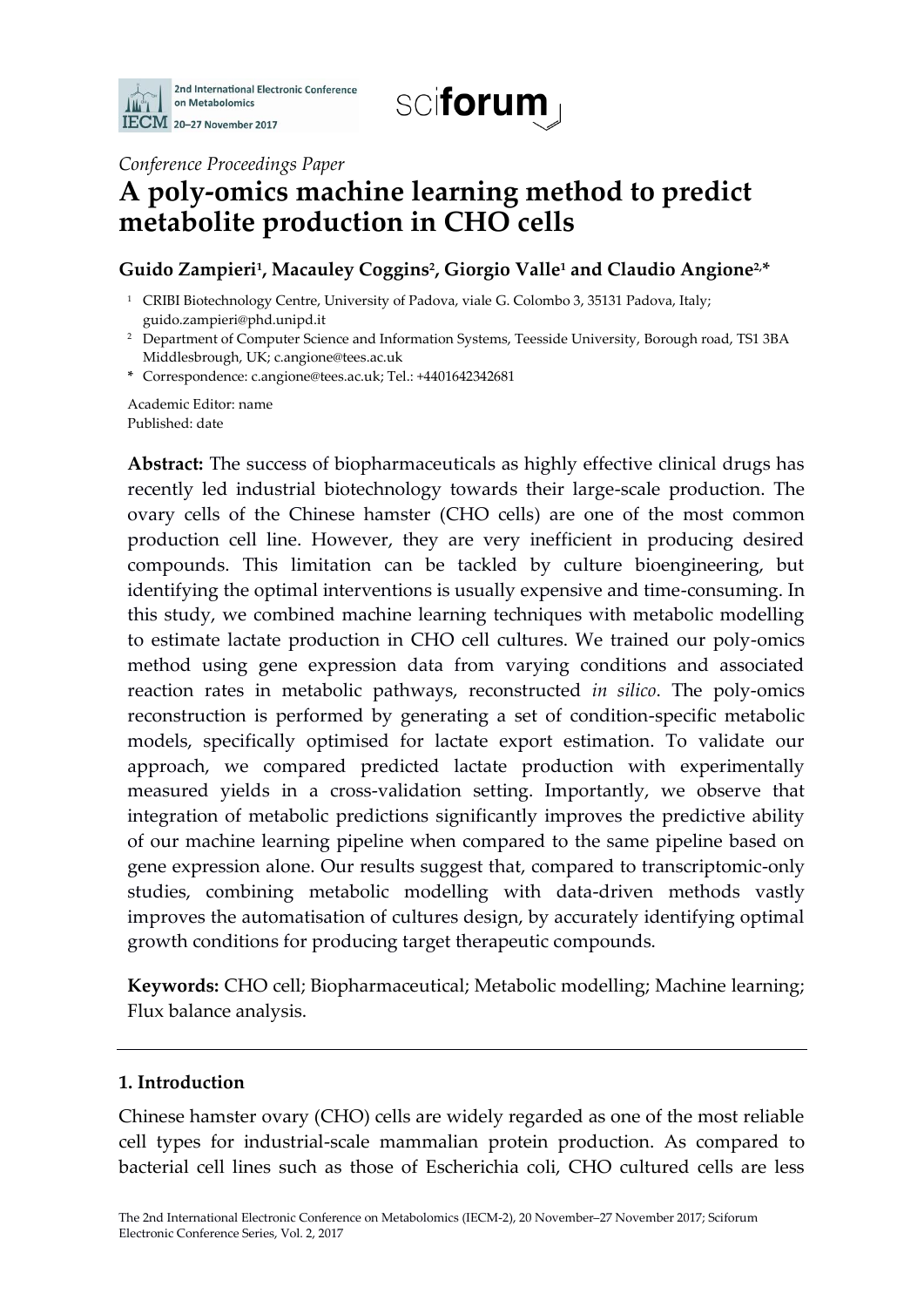productive, much fragile and grow slowly. In turn, this means that the manufacturing methods that facilitate protein production using CHO cell lines are much more expensive and time-consuming. However, heavy interest is put in optimising CHO cell lines as they are required to produce mammalian recombinant proteins.

Recent advances in this context have focused on unraveling the complex biological machinery controlling desirable characteristics of protein synthesis and secretion [1]. While gene expression profiling has proved helpful in past studies, there have been recent efforts to combine genetic data with knowledge of metabolic pathways through the reconstruction of genome-scale metabolic models (GSMMs). GSMMs attempt to describe cellular metabolism *in silico* through gene annotation and stoichiometry associated with reactions and metabolites, as well as with constraints such as upper or lower bounding of metabolic flux rates. Flux balance analysis (FBA) allows to predict the configuration of metabolic reaction fluxes within GSMMs under general growth conditions [2]. Condition-specific GSMMs can be built using a variety of methods and extended FBA pipelines. The idea is to use omic-data available in each condition, and a set of rules to constrain the flux rates of the general-purpose GSMM [20,21].

Metabolic models have recently been reconstructed for CHO-K1, CHO-S, and CHO-DG44 cell lines, along with a general consensus model [3]. These models were useful in quantifying the protein synthesis capacity of these cell lines and revealed that bioprocessing treatments such as histone deacetylase inhibitors' lead to an inefficiency in increasing product yield. FBA can thus reveal the impact of various media and culture conditions on growth and yield of cultured cells, aiding CHO cells bioengineering [3-6]. Moreover, computational estimation of metabolic fluxes can be an asset when experimental data is not available [7].

However, the precision of GSMMs strongly depends on available pathway and biochemical knowledge. Especially when dealing with the complexity of mammalian cells, more advanced computational techniques may be necessary for an effective application to real problems within the bio-processing industry. In particular, machine learning coupled with computational modelling of CHO cells has the potential to effectively elucidate optimal bioengineering steps towards improved production of therapeutic metabolites and proteins [8].

Here we present a new approach integrating machine learning and metabolic modelling for the computational prediction of protein production in CHO cells. We propose to integrate experimental data on the gene level with data generated in silico via a GSMM of CHO cells metabolism within an integrated data-driven framework (Figure 1). We evaluated this approach by a computational validation, estimating the average prediction error in general settings. Importantly, we observe that metabolic predictions coupled with gene expression data can significantly improve estimations of lactate production based solely on gene expression.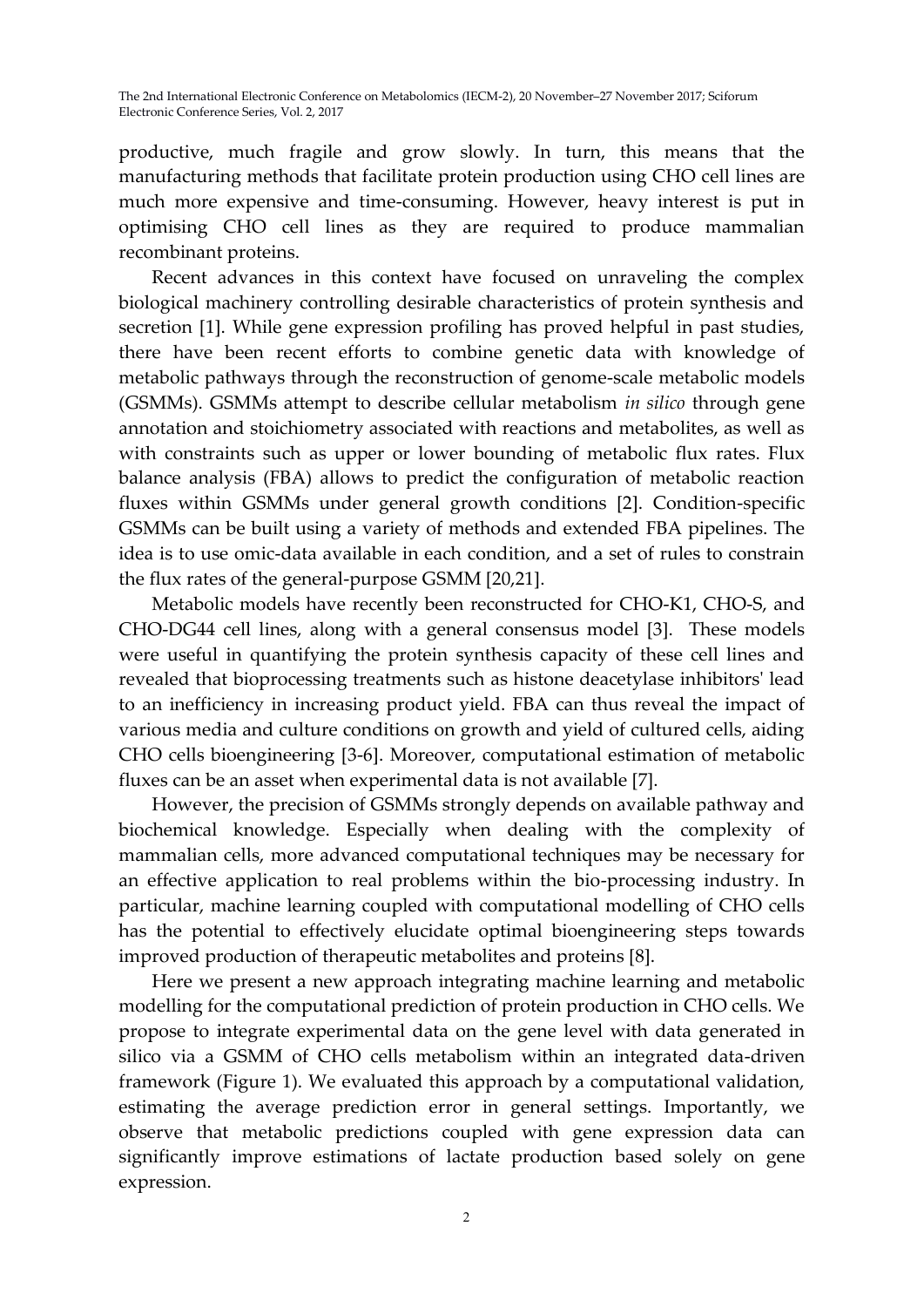

**Figure 1.** Workflow of the proposed approach for the prediction of metabolite and protein prediction in CHO cells. Steps (i)-(iv) are presented in the Methods section of this work. They serve the final goal of optimising culture bioengineering, depicted in step (v). Integrating transcriptomics data, machine learning methods and metabolic modelling improves the predictive ability of transcriptomic-only methods.

## **2. Materials and Methods**

#### *2.1 Publicly available gene expression data*

As a first data source, a large-scale gene expression dataset from two different CHO cell lines was used [9]. This dataset contains 295 microarray profiles with expression values for 3592 genes from 121 CHO cell cultures of varying conditions in terms of including cell density, growth rate, viability, lactate and ammonium accumulation and cell productivity. We extracted the 127 profiles with available quantification of lactate accumulation.

#### *2.2 Genome scale reconstruction of CHO metabolism*

We used a recently developed GSMM of CHO cell metabolism, previously used to accurately predict growth phenotypes [3]. This model is the largest reconstruction of CHO metabolism to date, with 1766 genes and 6663 reactions, aggregating community knowledge from various sources. Being a consensus model, it provides general mechanistic relationships that can be refined depending on the particular task or cell line of interest.

#### *2.3 Building condition-specific poly-omics models of CHO cells*

To create condition and cell line-specific poly-omics models the genome-scale model of CHO cell metabolism was combined with the gene expression data from CHO cell cultures in varying conditions. In this step, data accessible via the BIGG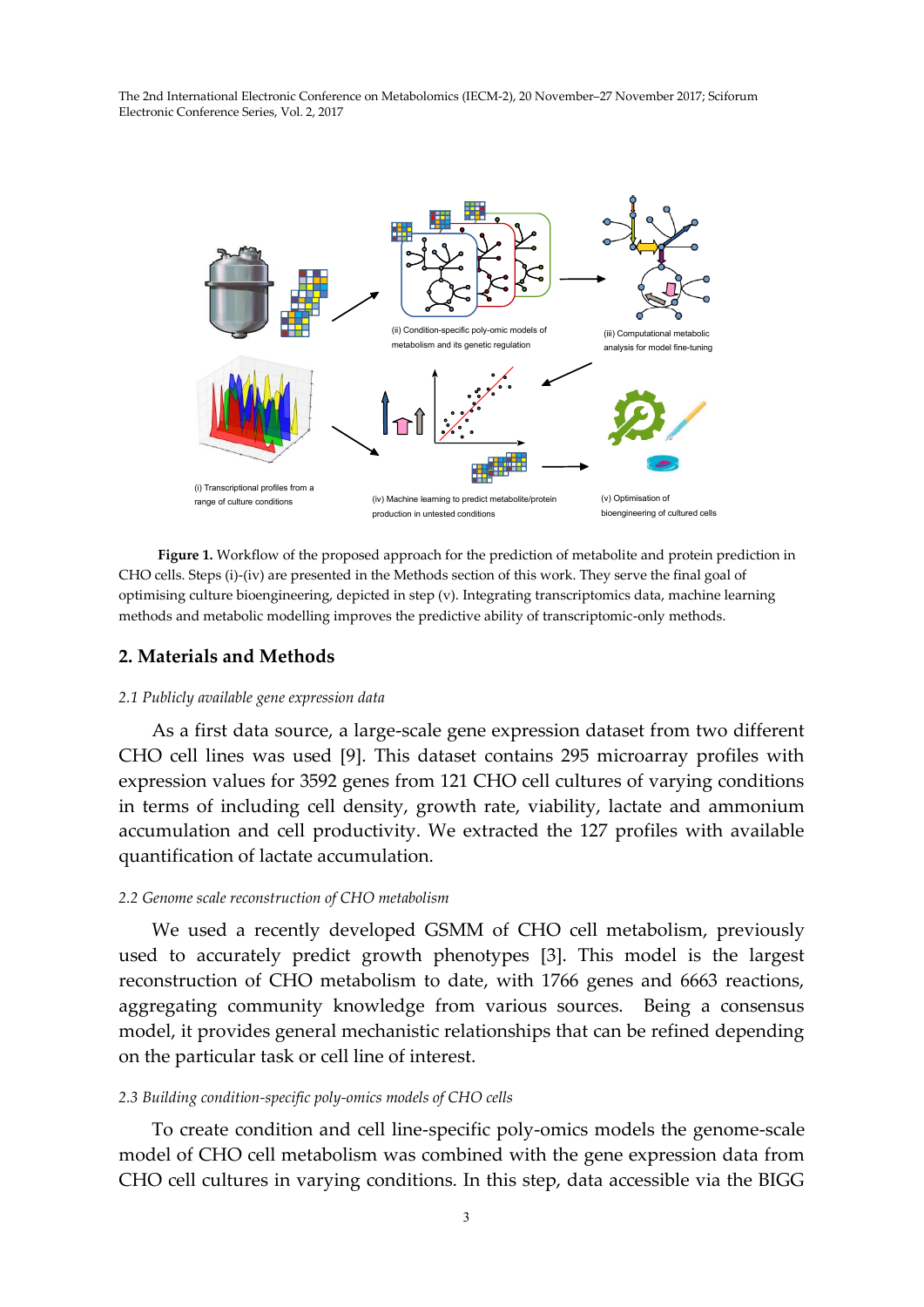repository was employed to match gene identifiers [10]. A model for each condition was created by computing gene set effective expressions Θ for each reaction, following previous investigations [11,12]. The effective expression at reaction level is thereby determined by gene expressions  $\theta$ (g) and by gene-proteinreaction rules, properly converted to min/max rules depending on the type of gene set. In particular, we define  $\Theta(g) = \Theta(g)$  for single genes,  $\Theta(g_1 \wedge g_2) = \min{\{\theta(g_1),\}}$ θ(g2)} for enzymatic complexes and Θ(g<sub>1</sub> ν g<sub>2</sub>) = max{θ(g<sub>1</sub>), θ(g<sub>2</sub>)} for isozymes. Lower bounds and upper bounds for each reaction were obtained by applying the following multiplicative coefficient to its native bounds:

$$
\varphi(\Theta) = [1 + \gamma |\log(\Theta)|]^{sgn(\Theta-1)},\tag{1}
$$

where  $\gamma$  is a parameter controlling the impact of gene expression on reaction bounds.

## *2.4 Extraction of metabolic features*

After a model for each condition was created, flux distributions were computed using FBA by maximising the biomass for producing cell lines included in the CHO model [3]. To perform FBA we employed the COBRA toolbox and a multi-level linear program structure [13,24]. All simulations were carried out in Matlab R2014b with the Gurobi solver.

## *2.5 Feature processing and selection*

Principle Component Analysis (PCA) is a very effective statistical tool that uses an orthogonal transformation to reduce a set of variables to a smaller set of linearly uncorrelated variables, known as the principle components [14]. Here PCA was used to process metabolic flux features in order to extract informative metabolic features.

Moreover, elastic net was applied to select relevant features, both at a gene expression and metabolic level [15]. Given an  $\alpha$  in the interval [0, 1] and a nonnegative  $\lambda$ , elastic net solves the following optimisation problem:

$$
min_{\beta_0,\beta}\left(\frac{1}{2N}\sum_{i=1}^N(y_i-\beta_0-x_i^T\beta)^2+\lambda P_\alpha(\beta)\right).
$$
 (2)

In this formula, *x* represents the gene expression and metabolic flux rates variables, *y* corresponds to measured metabolite yield and *N* is the total number of training conditions.  $P_{\alpha}(\beta)$  is a regularisation term depending on a vector of linear coefficients β and on parameter α. Non-null entries of β resulting from this minimisation correspond to relevant features selected by elastic net.

## *2.6 Training generalised linear models to predict metabolite/protein production*

Generalised linear models (GLM) were trained to predict lactate yield starting from poly-omics information [16]. A GLM gives an estimate of metabolite production *y<sup>i</sup> pred* calculated as follows: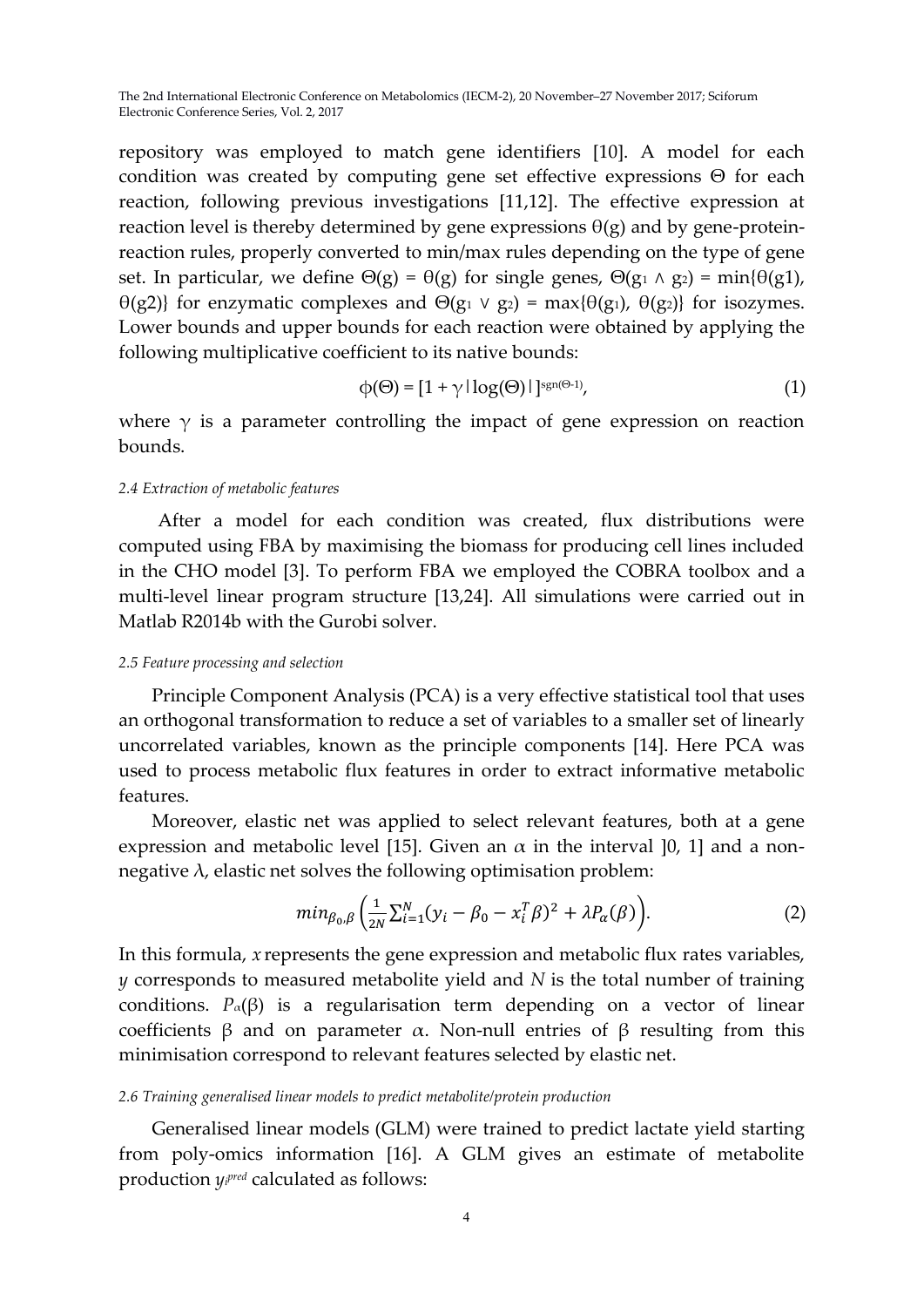$$
y_i^{pred} = \beta_0 + x_i^T \beta. \tag{3}
$$

GLM accuracy was assessed by nested cross-validation, consisting of two cross-validation loops which together evaluate a selected model based on training data [17]. The nested loop selects the values of  $\alpha$  and  $\lambda$  of elastic net on 5 training and test folds. The outer loop is used for model evaluation and is ran over 10 folds. GLM accuracy for each test fold was evaluated by computing the root-meansquare error (RMSE) defined by the following formula:

RMSE = 
$$
\sqrt{\frac{\sum_{i=1}^{n} (y_i^{pred} - y_i)^2}{n}},
$$
 (4)

where *n* is the number of test conditions in the fold.

## **3. Results**

#### *3.1. Metabolic model optimisation*

We validated our proposed approach on the prediction of lactate production, resorting to experimental data from the study of Clarke et al. [9]. We selected the conditions with both microarray and measured lactate production, obtaining 127 conditions. In order to optimise metabolic flux information, we performed a sensitivity analysis on the gene expression mapping parameter  $\gamma$  in Equation (1). Specifically, we studied the Pearson correlation *r* between measured lactate accumulation in culture media and simulated lactate export rates for varying values of  $\gamma$  across several orders of magnitude. The maximum correlation coefficient obtained was  $r = 0.36$  (p-value =  $2.6 \cdot 10^{-5}$ ). The relationships between these two quantities can be visualised in Figure 2a. We thus employed conditionspecific models with the optimal  $\gamma$  to generate fluxes for the following analysis.



**Figure 2.** Validation results of the proposed approach on lactate production prediction: **(a)** comparison between simulated lactate export through condition-specific GSMMs and measured lactate production; this step enables GSMMs optimisation for the target metabolite in the following step; **(b)** RMSE distribution plots for lactate production predictions as a function of employed data sources. Two outliers for the green box lie outside of the current scale.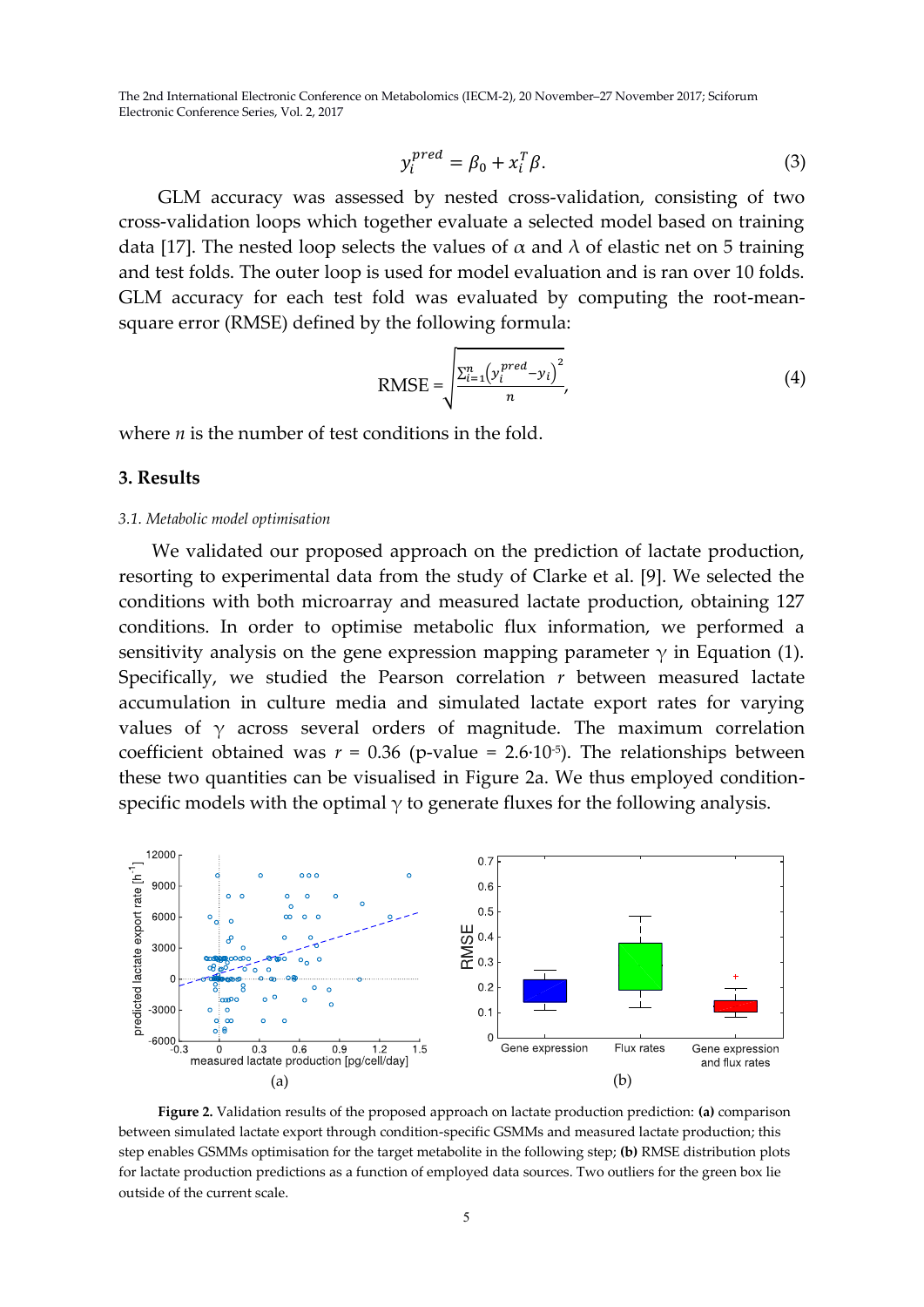#### *3.2 Predictions of lactate production*

To accurately predict lactate production in CHO cells, we employed elastic net and GLMs as described in the Methods section. We estimated the generalised prediction error by means of a 10-fold cross-validation, repeatedly swapping conditions used in training and in tests [17]. We calculated the RMSE of predicted lactate yield across the test conditions in each fold, which quantifies the average difference between predicted and experimentally measured lactate yield. We repeated this procedure under three data sources scenarios, where gene expression, metabolic fluxes and their combination was evaluated separately. The results are shown in Figure 2b and summarised in Table 1. Interestingly, although flux rates alone lead to poor predictions, if combined with gene expression they achieve the minor average and median RMSE across the 10 folds. In the latter case, associated RMSE distribution is significantly different to that obtained from gene expression alone on the basis of a one-tailed Wilcoxon rank sum test at a 5% threshold (p-value =  $0.027$ ) [18].

|                                   | Gene expression | <b>Flux rates</b> | Gene expression and<br>flux rates |
|-----------------------------------|-----------------|-------------------|-----------------------------------|
| <b>Mean RMSE</b>                  | 0.19            | 1.08              | 0.14                              |
| <b>Median RMSE</b>                | 0.17            | 0.26              | 0.13                              |
| <b>RMSE</b> standard<br>deviation | 0.06            | 2.41              | 0.05                              |

**Table 1.** Comparison of 10-fold cross-validation RMSE statistics for the prediction of lactate production from different data sources. Combining gene expression and metabolic flux data leads to best values for all statistical measures. These results correspond to those shown in Figure 2b.

## **4. Discussion**

The growing demand for natural products in global healthcare requires advanced automation of CHO cell culture design for biotechnological industry to reach commercial-scale production levels. Notably, recent advances in metabolic modelling and in data-driven prediction algorithms have not been yet exploited in combination for this purpose. In this study, we started to explore this research line: the overall goal of the work was to develop a poly-omics approach capable of predicting metabolite/protein production in CHO cells. The approach comprises a GLM trained on gene expression data originating from cultures in varying conditions and on metabolic flux rates obtained *in silico* from FBA on a GSMM of CHO metabolism. The accuracy of our approach was evaluated in comparison to GLMs employing only a single type of data. This allowed us to show that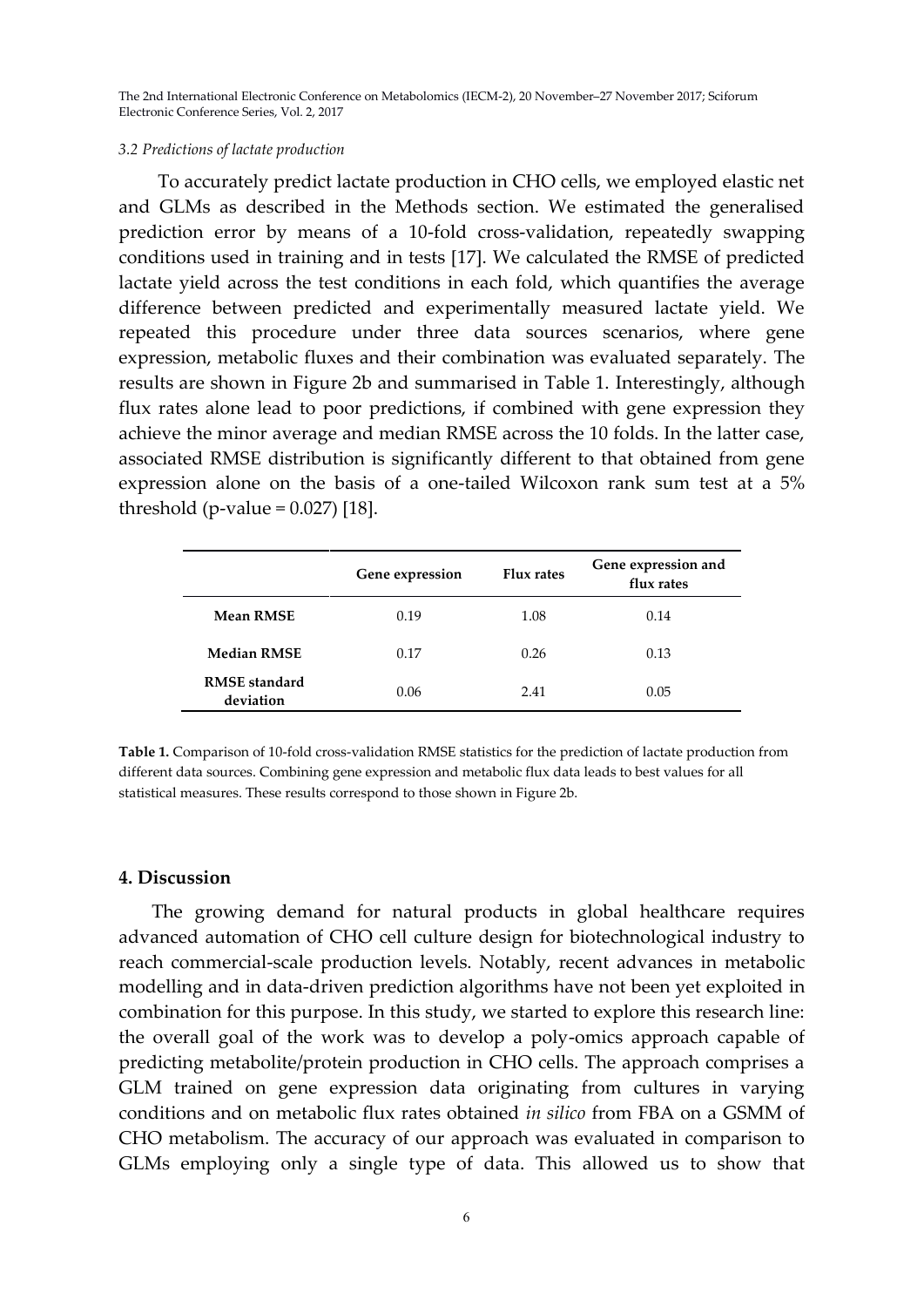combining gene expression and metabolic fluxes improves accuracy compared to just using gene expression or metabolic fluxes separately.

Generation of condition-specific metabolic information can in principle be achieved through various types of computational analysis. In this study, we used FBA as this is the most widely used technique to capture flux configurations in a growth steady state [2]. In principle, different techniques could potentially extract even more useful information, further improving final data-driven predictions. For instance, in a preliminary evaluation we tested also a modified version of parsimonious enzyme usage FBA minimising the norm-2 of reaction fluxes [22,23]. However, we observed that normal FBA achieved best results (data not shown).

The main limitation of this work is represented by a scarce availability of largescale public data on CHO cells and by the prototypical state of present GSMMs. Proposed strategies for model refining are expected to lead to further prediction improvements [19]. With more comprehensive datasets, both in terms of number of samples and in terms of metabolic gene coverage, we expect our pipeline to vastly improve its predictive ability. Moreover, although our validation focussed on lactate production, the proposed methodological framework can be straightforwardly implemented around any target metabolite or protein.

Despite the above-mentioned limitations, our results show that metabolismbased machine learning methods can significantly improve the predictive power of common transcriptomic-only methods. This is due to the introduction of metabolic features coupled with transcriptomic features. The present study therefore represents a preliminary assessment that we plan to extend in future investigations.

**Acknowledgments:** This work was partially supported by funding from BBSRC/EPSRC BioProNET. We thank Jonathan Welsh from CPI-NBMC for helpful discussions about CHO cell products.

**Author Contributions:** C.A. and G.Z. conceived and designed the experiments; G.Z. and M.C. performed the experiments; G.Z. analysed the data; C.A. G.Z. and G.V. contributed analysis tools; G.Z., M.C. and C.A. wrote the paper. All authors read and approved the final version of the paper.

**Conflicts of Interest:** The authors declare no conflict of interest. The founding sponsors had no role in the design of the study; in the collection, analyses, or interpretation of data; in the writing of the manuscript, and in the decision to publish the results.

## **References**

- 1. Richelle A. and Lewis N.E. Improvements in protein production in mammalian cells from targeted metabolic engineering. *Curr. Opin. Syst. Bio.* **2017**, 6, 1-6, doi:10.1016/j.coisb.2017.05.019.
- 2. Orth J.D., Thiele I. and Palsson B.O. What is flux balance analysis? *Nat. Biotech.* **2010**, 28, 245-248, doi:10.1038/nbt.1614.
- 3. Hefzi H., Ang K.S., Hanscho M., et al. A Consensus Genome-scale Reconstruction of Chinese Hamster Ovary Cell Metabolism. *Cell Syst.* **2016**, 3(5), 434-443.e8, doi:10.1016/j.cels.2016.10.020.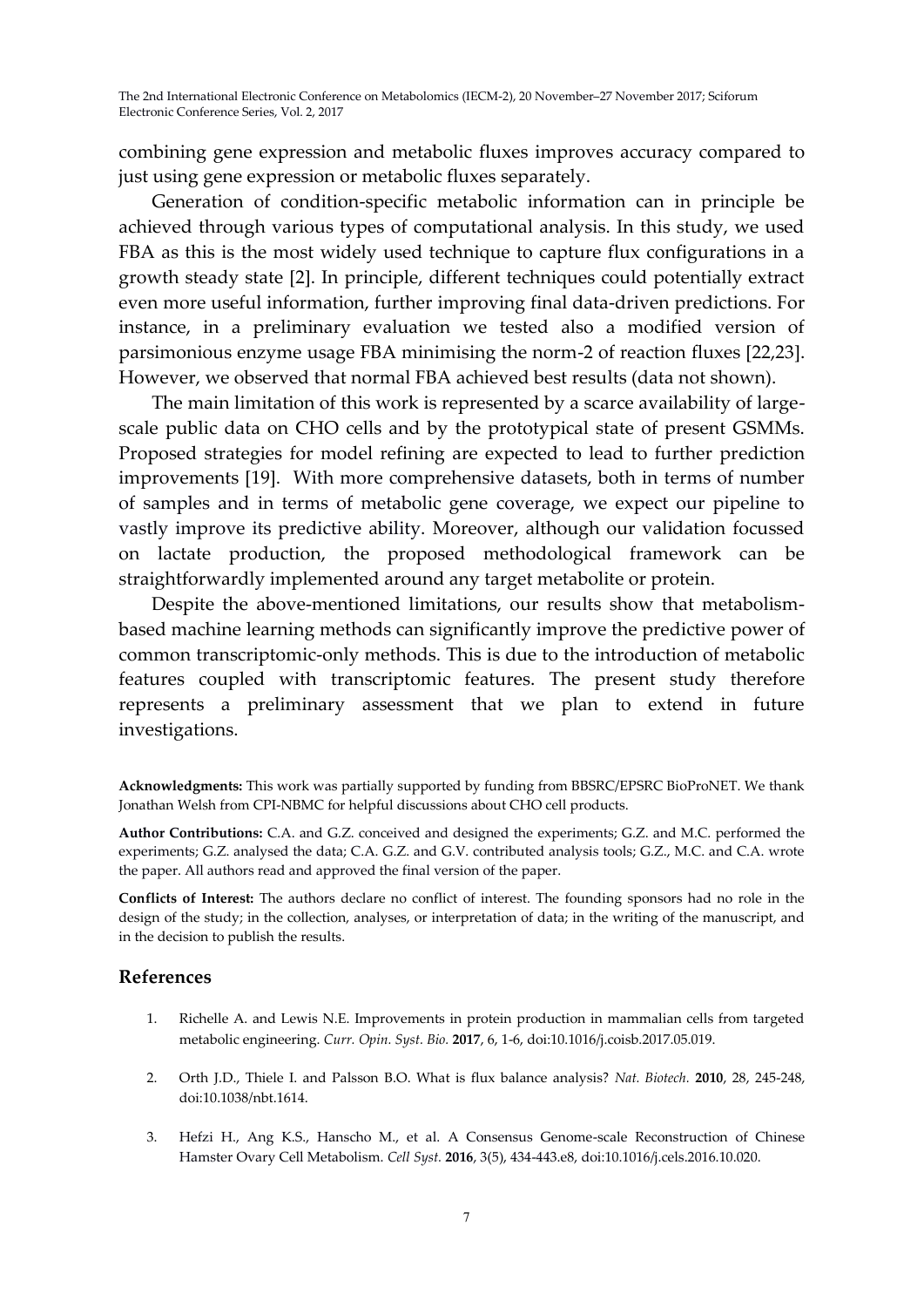- 4. Martínez V.S., Dietmair S., Quek L.E., Hodson M.P., Gray P. and Nielsen L.K. Flux balance analysis of CHO cells before and after a metabolic switch from lactate production to consumption. *Biotechnol. Bioeng.* **2013**, 10(2), 660-6, doi:10.1002/bit.24728.
- 5. Rejc Ž., Magdevska L., Tršelič T., Osolin T., Vodopivec R., Mraz J., Pavliha E., Zimic N., Cvitanović T., Rozman D., Moškon M. and Mraz M. Computational modelling of genome-scale metabolic networks and its application to CHO cell cultures. *Comp. Biol. Med.* **2017**, *88*, 150-160, doi:10.1016/j.compbiomed.2017.07.005.
- 6. Pan X., Dalm C., Wijffels R.H. and Martens D.E. Metabolic characterization of a CHO cell size increase phase in fed-batch cultures. *Appl. Microbiol. Biotechnol.* **2017**, 101(22), 8101-8113, doi:10.1007/s00253-017-8531-y.
- 7. Sengupta N., Rose S.T. and Morgan J.A. Metabolic flux analysis of CHO cell metabolism in the late non-growth phase. *Biotechnol. Bioeng.* **2011**, 108(1), 82-92, doi:10.1002/bit.22890.
- 8. Galleguillos S.N., Ruckerbauer D., Gerstl M.P., Borth N., Hanscho M. and Zanghellini J. What can mathematical modelling say about CHO metabolism and protein glycosylation? *Comput. Struct. Biotechnol. J.* **2017**, 15, 212-221, doi:10.1016/j.csbj.2017.01.005.
- 9. Clarke C., Doolan P., Barron N., Meleady P., O'Sullivan F., Gammell P., Melville M., Leonard M. and Clynes M. Large scale microarray profiling and coexpression network analysis of CHO cells identifies transcriptional modules associated with growth and productivity. *J. Biotechnol.* **2011**, 155(3), 350-359, doi:10.1016/j.jbiotec.2011.07.011.
- 10. King Z.A., Lu J.S., Dräger A., Miller P.C., Federowicz S., Lerman J.A., Ebrahim A., Palsson B.O. and Lewis N.E. BiGG Models: A platform for integrating, standardizing, and sharing genome-scale models. *Nucleic Acid Res.* **2016**, 44(D1), D515-D522, doi:10.1093/nar/gkv1049.
- 11. Angione C. and Lió P. Predictive analytics of environmental adaptability in multi-omics network models. *Sci. Rep.* **2015**, 5, 15147, doi:10.1038/srep15147.
- 12. Angione C. Integrating splice-isoform expression into genome-scale models characterizes breast cancer metabolism. *Bioinformatics* **2017**, btx562, doi:10.1093/bioinformatics/btx562.
- 13. Schellenberger J., Que R., Fleming R.M.T., Thiele I., Orth, J.D., Feist, A.M., Zielinski D.C., Bordbar, A., Lewis, N.E., Rahmanian S., Kang J., Hyduke D.R. and Palsson B.O. Quantitative prediction of cellular metabolism with constraint-based models: the COBRA Toolbox v2.0. *Nat. Prot*. **2011**, 6(9), 1290-1307, doi:10.1038/nprot.2011.308.
- 14. Joliffe I.T. *Principal component analysis*, Series: Springer Series in Statistics, 2nd ed.; Springer, New York, United states, 2002.
- 15. Zou H. and Hastie T. Regularization and variable selection via the elastic net. *J. R. Stat. Soc. Ser. B (Stat. Methodol.)* **2005**, 67, 301-320, doi:10.1111/j.1467-9868.2005.00503.x.
- 16. McCullagh P. and Nelder J.A. *Generalized linear models*, 2nd ed.; Chapman and Hall, London, United Kingdom, 1989.
- 17. Devijver P.A. and Kittler J. *Pattern Recognition: A Statistical Approach;* Prentice-Hall, London, United Kingdom, 1982.
- 18. Hollander M. and Wolfe D.A. *Nonparametric Statistical Methods*; Hohn Wiley & Sons, Inc., Hoboken, United States, 1999.